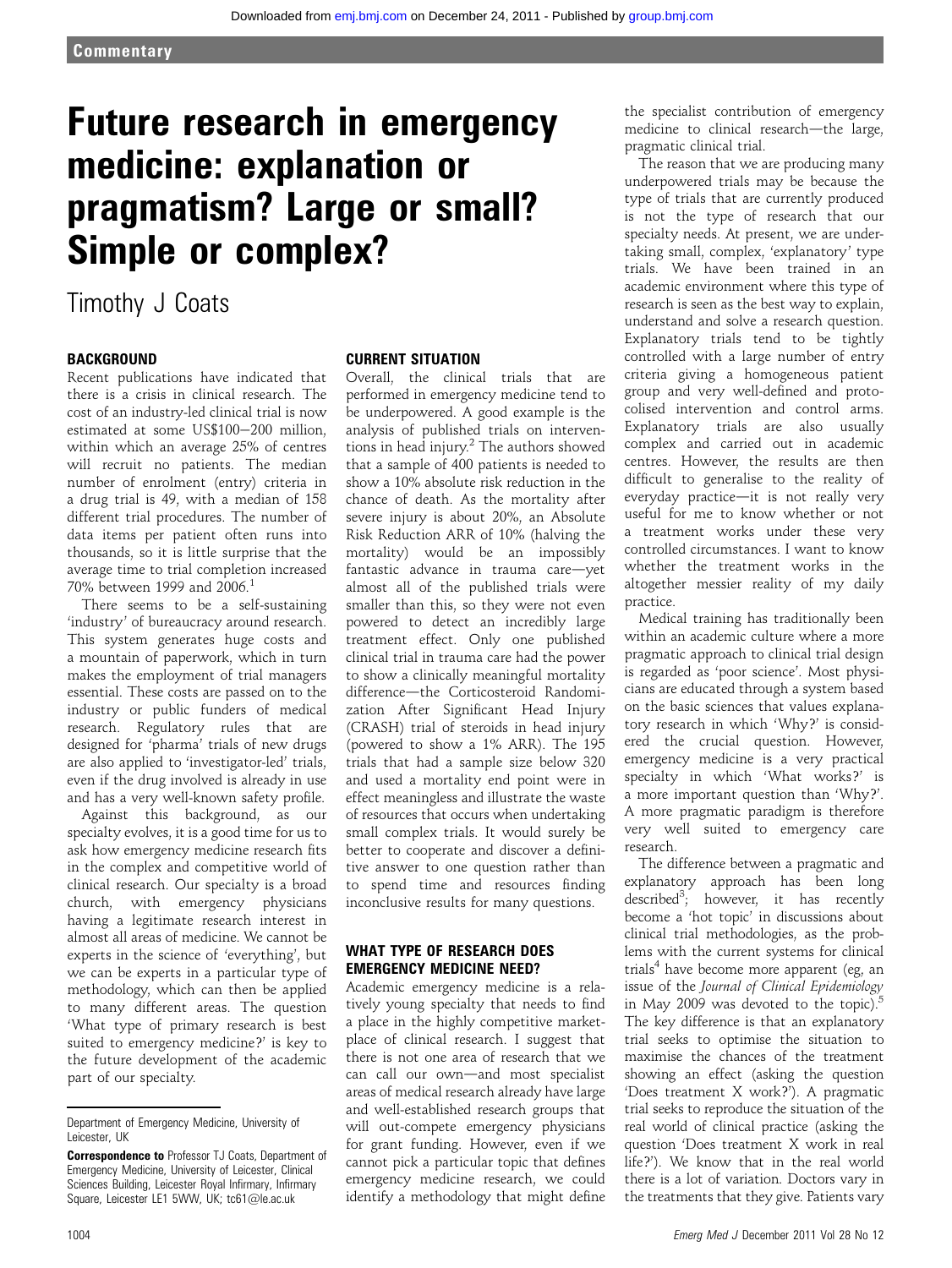in their genetics, age and co-morbidities. Healthcare systems vary; all this affects patient management. All of this variation is normal, natural and cannot be avoided. Pragmatic trials seek to include this variation to increase their external validity (generalisability)—an effectiveness trial to assess the effect of an intervention under the conditions in which it will be used. Explanatory trials seek to reduce variation to increase their internal validity-an efficacy trial to assess the effect of an intervention under ideal conditions. In designing a clinical trial, a decision needs to be made between these approaches. I would argue that emergency physicians should be more interested in effectiveness than efficacy.

A good example of pragmatic trial design in emergency medicine is the development of the CRASH2 trial.<sup>6</sup> We knew that an anti-fibrinolytic could reduce bleeding after surgery and wanted to study the use of an anti-fibrinolytic in the management of bleeding following injury-needing to randomise 20000 patients in order to show a 2% difference in mortality. We started by trying to design a trial that had well-defined entry criteria by injury mechanism and physiological and anatomical criteria. However, defining the 'bleeding patient' in these terms is difficult without having many criteria and a complex trial. We then asked the question-'if we proved that there was a benefit from this treatment, how would it be used in practice?'. We then realised that, if effective, emergency physicians would want to give the drug to patients who were bleeding or at significant risk of bleeding following injury. This then defined the simple entry criterion for a large pragmatic clinical trial: 'patients who the treating clinician thinks are bleeding or at significant risk of bleeding' were eligible for the trial. Using this pragmatic approach to the trial it does not matter whether physicians make slightly different decisions about which patients are bleeding or at risk of bleeding; in fact, this is a strength of the method, as it reflects the real-world variation between clinicians and increases the generalisability of the trial result. Variation between physicians in the entry criteria will not lead to bias, as randomisation will lead to an even distribution of patients between intervention and control groups. The control arm in the CRASH2 trial uses the typical pragmatic approach of 'usual care', without any constraints on what is given as 'usual care'. The same approach (no constraints) was applied to non-trial treatments.

This sort of approach is an anathema to a traditional way of thinking about medical research. In the traditional approach, it would be seen as very important to make great efforts to standardise entry criteria, control group treatment and non-trial treatment to give a homogeneous study population. However, we know that in the real world there is variation in the way that patients are managed. A pragmatic trial will not try to constrain non-trial treatments, and will in fact welcome variation in the study population, regarding it as a strength not a weakness-as it reflects the variation that occurs in the real world. For laypeople, the best explanation of the difference between explanatory and pragmatic approaches has been suggested as 'Pragmatic trials are real-world studies "for decision", whereas explanatory trials are specialised studies "for information"'. 7

At present, there are relatively few pragmatic trials undertaken. Drug companies support only explanatory trials, as tightly controlled conditions are required by the regulatory authorities. This approach is also more likely to demonstrate a benefit from the drug, keeping shareholders happy. Academics may prefer explanatory trials as they fit with the mindset of medical research, and the tightly controlled conditions are more likely to produce a positive result and hence lead to a publication. In the USA, the FDA has followed the pharma industry lead by requiring a very explanatory approach, labelling pragmatic approaches as 'poor' or 'careless'. <sup>5</sup> In the past, those in control of the allocation of research grant funding have come from a very 'explanatory' background and so have had an inbuilt, if unconscious, bias to feel more positive towards research funding applications that follow the same paradigm. However, the nature of research funding has recently been changing with the growing presence among research funders of organisations such as the National Health Service Health Technology Assessment Programme in the UK and 'third-party' funders such a Medicare in the USA. These clinical and healthcare policy decision makers have a need for pragmatic information in order to decide the interventions that should be delivered,<sup>8</sup> hence they have a much more positive view of pragmatic methodologies.

In any discussion about explanatory and pragmatic approaches, it must be emphasised that the key features of trial design that reduce bias (treatment allocation after trial entry, randomisation,

blinding, intention to treat analysis, etc) are equally important under each approach. It is not necessary to compromise on any of these key aspects of trial design in order to perform a pragmatic trial, so there is no fundamental difference in 'scientific quality' between the two. This concept is sometimes difficult for 'explanatory' researchers to accept as the pragmatic approach 'just feels wrong'. However, closer examination shows that none of the sources of variation in a pragmatic trial are necessarily sources of bias and that pragmatic trials can be carried out with just as much intellectual rigour as the explanatory trials.

There is of course no binary distinction between explanatory and pragmatic methods—many trials occupy the shades of grey between the extremes described in table 1. Different research questions require different methodologies, and it is sometimes very appropriate to perform a small complex trial, for example, when demonstrating proof of concept of initial efficacy. A method, the Pragmatic-Explanatory Continuum Indicator Summary  $(PRECIS)^9$  has been described by an international 'first rank' group of trial methodologists to assist in study design. PRECIS contains 10 key domains that identify and quantify the key differences between pragmatic and explanatory approaches, with the results being presented on a 'radar' chart. This method is relatively recently published (June 2009), so practical experience is limited; however, it is likely to become the standard by which these methods are assessed.

Many explanatory trials are conducted with end points that do not really affect practice or matter to patients; for example, a trial in acute asthma might commonly use an end point of a change in peak expiratory flow rate, rather than an end point that is important to the patient such as symptom relief, avoidance of admission or mortality. An intervention that improves peak expiratory flow rate in acute asthma may make a good scientific publication, but it will leave clinicians, policy makers and patients thinking 'so what?'. It could be argued, from a more pragmatic view, that there ought to be three end points in any emergency medi $cine$  trial-one related to a *clinically* important end point (mortality, a physiological measurement, etc), one related to a patient end point (symptom relief, length of stay, return to work, etc) and one related tocost effectiveness.

Clinical trials can be either 'large and simple' or 'small and complex' (the 'small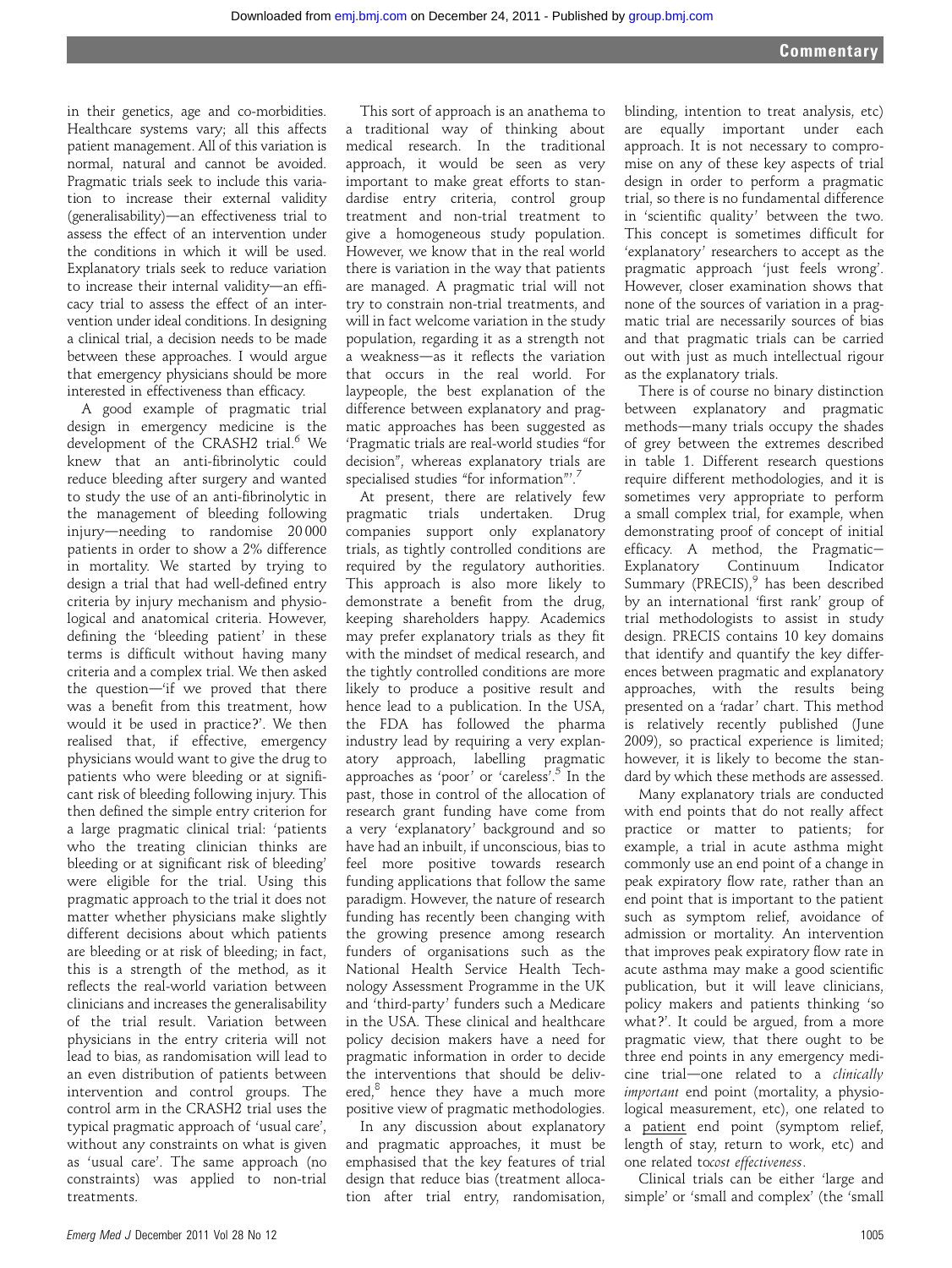| Table 1<br>Comparison of explanatory and pragmatic approaches |
|---------------------------------------------------------------|
|---------------------------------------------------------------|

| <b>Explanatory trial</b>                                                      | <b>Pragmatic trial</b>                                              |  |
|-------------------------------------------------------------------------------|---------------------------------------------------------------------|--|
| Variation reduced as much as possible                                         | Accept variation-embrace variation!                                 |  |
| Tight entry criteria (lots of exclusions)                                     | Entry based on broader criteria                                     |  |
| Non-trial treatments tightly controlled                                       | No control of non-trial treatment                                   |  |
| Smaller sample size (small complex trial)                                     | Large sample size (large simple trial)                              |  |
| Control treatments strictly defined                                           | Control left as 'usual care' at clinician's discretion              |  |
| Performed in academic centres                                                 | Often performed across many centres                                 |  |
| Difficulty in generalisation to other patients                                | Easy to generalise                                                  |  |
| Overestimates benefit-results never as good when<br>applied to the real world | 'Real world' estimate of benefit                                    |  |
| Further studies needed to look at other patient groups                        | Will not identify subgroups who may not benefit<br>or may be harmed |  |
| Meaningful economic analysis impossible                                       | Economic analysis can be performed                                  |  |

and simple' are rare and the 'large and complex' are impractical). Explanatory trials tend to be complex, and if small effects are clinically significant (such as a 1% or 2% absolute change in mortality after severe injury), they become 'large and complex', giving rise to practical problems and huge expense. Pragmatic trials are much easier to make relatively simple, so it becomes much easier to contemplate performing a very large trial (eg, the CRASH2 trial successfully randomised 20 000 severely injured patients). Emergency physicians may have difficulty in obtaining funding for the traditional type of clinical trial, as we are competing against very well-organised and established specialities. However, we have the advantages of large numbers of patients and a reasonably cohesive specialty with the goodwill to participate in emergency care research. These advantages could be real strengths in research grant applications if we move to large, simple pragmatic trials that use the power of large numbers to reduce uncertainty.

To perform large simple trials, we need the cooperation of many emergency physicians, especially those outside the traditional 'academic centres'. To get this cooperation, our specialty leaders and training programmes need to dispel the myth that research is for academics. Research may be led by academics, but without the participation and enthusiasm of many emergency physicians, a large clinical trial will not succeed. The motivation will not be a financial reward, as large, simple 'investigator-led' trials will not have the funds to pay on a per-patient basis like pharmaceutical industry research. The reward will also not be publications, as it is impossible for all investigators in a large trial to be authors. The motivation of participants needs to be internal-they need to want to know the

answer to a question that is important to their clinical practice. This must become part of the ethos of our specialty. Participating physicians also need to feel a sense of 'belonging' to the trial, so regular communication and rewards, such as their team's photograph in a newsletter, are very important.

The structure of the trial itself needs to make it easy for the emergency physician to participate-data collection sheets need to be as small as possible (the CRASH2 trial data collection forms were one side of paper at entry and one side of paper for the results). Each piece of data collected is more work for the participating centres, so the design process has to be ruthless in eliminating the 'nice to have' data points so that only the 'must have' data points remain. A complete dataset of a few variables for each patient is much better than attempting to collect many variables for each patient, but ending up with a lot of missing data.

The coordinating centre plays an important role in a large simple trial. They are the 'glue' that holds together the project, using helpfulness, persistence, charm and nagging in the right combination to assist and motivate. It is important that this group takes on much of the regulatory burden of trial administration, as 'no time to fight the bureaucracy' is a common reason for emergency physicians to avoid participation in research. Communication is the key-newsletters, email updates, a good up-to-date website and meetings keep up the profile of the trial. The attendance of senior investigators at local meetings is always well received and usually leads to a surge in recruitment.

Finally, large, simple pragmatic trials are relatively cheap. As an example, the CRASH2 trial was publicly funded for \$8 million, which is only \$400 per subject.

This is an order of magnitude less expensive than the  $$120-\$200$  million cost of the average pharma industry explanatory trial.

#### CONCLUSION

There is a current opportunity for emergency medicine researchers to develop a leadership role focused on a specific methodology strongly applicable to our specialty. There is an increasing interest in pragmatic trials, increased funding for clinical research that gives answers to policy makers about real-world problems, a 'gap in the market' caused by a lack of pragmatic researchers and an alignment of the pragmatic paradigm with the mindset of emergency physicians. An organisation of research networks with altruistic behaviour from many emergency physicians (participating in research for the good of their patients and their specialty rather than for personal gain) would give a powerful advantage to emergency medicine research. Such networks could be powerful tools to furnish healthcare providers with pragmatic data and costeffective end points. We may not be able to compete with the molecular geneticists for traditional 'medical research' funding, but we are in a unique position to use our cohesive organisation and the large numbers of patients passing through our emergency departments to answer questions that are important to the funders of healthcare. To carve out a distinct identity for emergency medicine research, we should develop an academic strategy that fits well with our potential academic strengths and the clinical needs of outpatients by embracing the principles of pragmatic research and large simple trials.

#### Competing interests None.

**Contributors** This article was conceived and written by TJC who accepts responsibility for the content.

Provenance and peer review Not commissioned; internally peer reviewed.

Accepted 31 May 2011 Published Online First 23 July 2011

Emerg Med J 2011:28:1004-1007. doi:10.1136/emermed-2011-200282

#### **REFERENCES**

- 1. **Malakoff D.** Spiralling costs threaten gridlock.  $Science$   $2008:322:210-13$ .
- 2. Dickinson K, Bunn F, Wentz R, et al. Size and quality of randomised controlled trials in head injury: review of published studies.  $BMJ$  2000; 320:1308-11.
- 3. Schwartz D, Lellouch J. Explanatory and pragmatic attitudes in therapeutic trials. J Chron Dis 1967;20:637-48.
- 4. **Marshall E.** Lemons, oranges and complexity. Science 2008:322:209.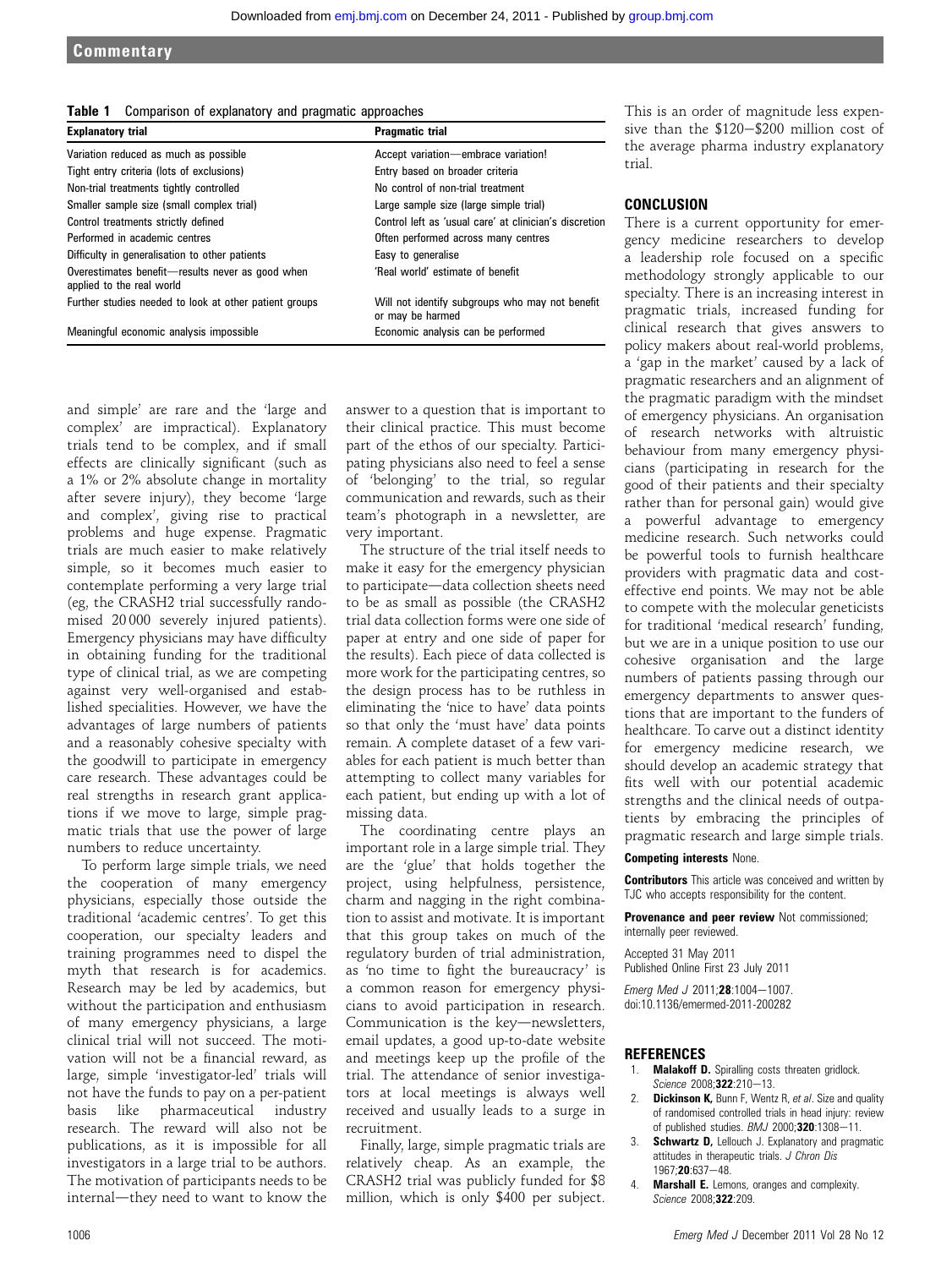- 5. Zwarenstein M, Treweek S. What kind of randomized trials do we need? J Clin Epidemiol  $2009:62:461-3$
- 6. CRASH-2 Trial Collaborators. Effects of tranexamic acid on death, vascular occlusive events, and blood transfusion in trauma patients with significant

haemorrhage (CRASH2). Lancet 2010;376:  $23 - 32$ 

- 7. Maclure M. Explaining pragmatic trials to pragmatic policymakers. J Clin Epidemiol  $2009:62:476-8$ .
- 8. Tunis S, Stryer D, Clancy C. Practical clinical trials: increasing the value of clinical research for decision

makers in clinical and health policy. JAMA 2003:290:1624-32

9. Thorpe K, Zwatenstein M, Oxman A, et al. A pragmatic-explanatory continuum indicator summary (PRECIS): a tool to help trial designers. J Clin Epidemiol 2009;62:464-75.

# **Advancing Postgraduates. Enhancing Healthcare.**

The **Postgraduate Medical Journal** is dedicated to advancing the understanding of postgraduate medical education and training.

- Acquire the necessary skills to deliver the highest possible standards of patient care
- Develop suitable training programmes for your trainees
- Maintain high standards after training ends

*Published on behalf of the fellowship for Postgraduate Medicine*

**FOR MORE DETAILS OR TO SUBSCRIBE, VISIT THEWEBSITE TODAY postgradmedj.com**



ESSENTIAL<br>ADINAL **READING FOR PLAB EXAMINEES**

## BMJIJournals